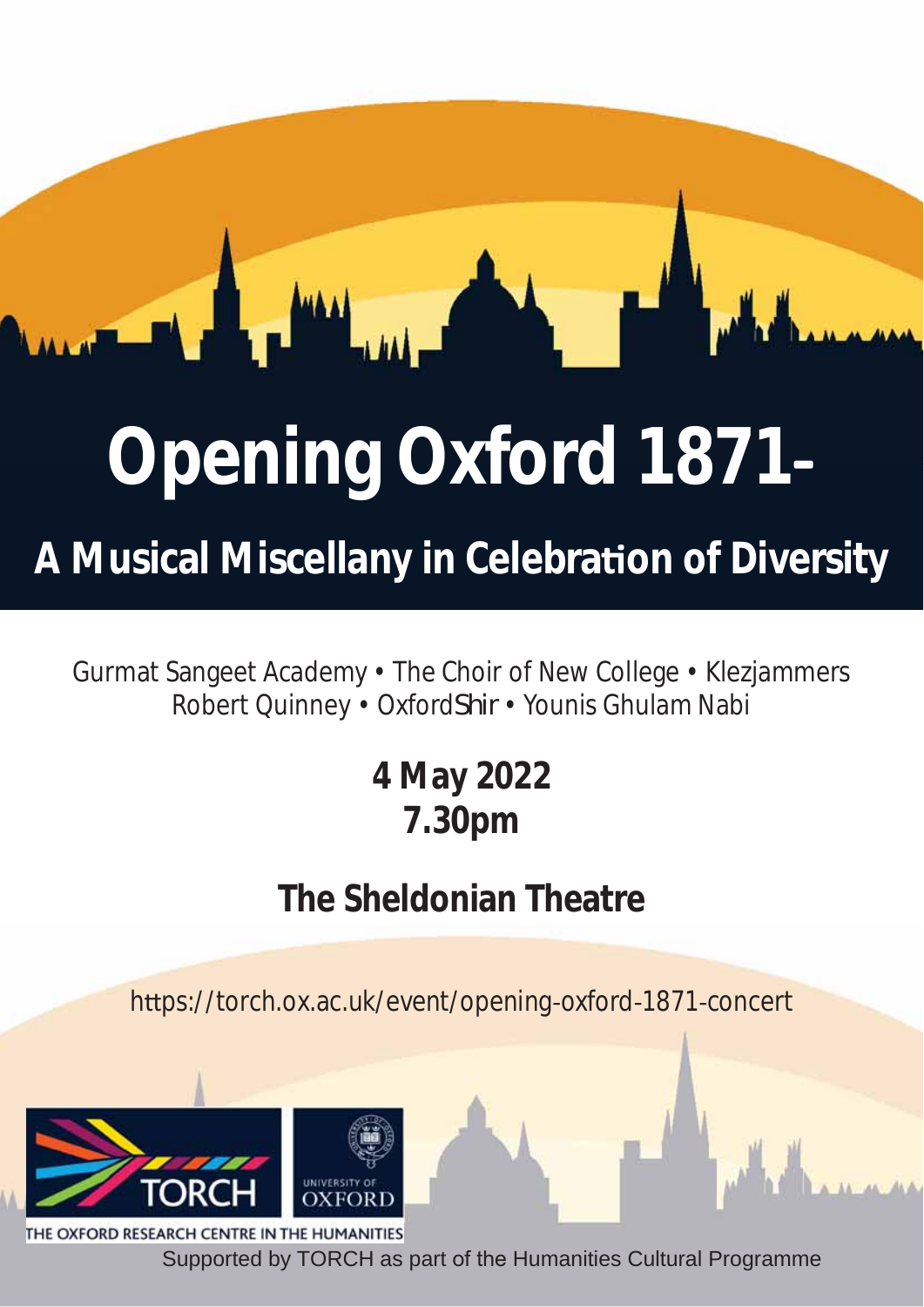#### **A Welcome from the Vice-Chancellor**



Oxford is a truly international university, with students and scholars from more than 160 countries and territories. We take pride in being a meritocracy, open to all regardless of belief or background, so Oxford today is necessarily a multi-faith, multi-cultural institution.

It is worth remembering that this was not always the case. Look above you and you will see a great allegorical painting by Robert Streater, 'Truth Descending upon the Arts and Sciences'. Unveiled at the opening of the Sheldonian in 1669, it is a vision of the University as it was understood for centuries.

In Streater's painting, the advent of Truth effects an expulsion. Envy, Rapine, and Ignorance are cast out of the courts of learning. These were not just abstract evils, however, rather they symbolized the freethinkers, puritans, republicans, and Roman Catholics who were being thrown out of Oxford at exactly the same time.

Over the last year we have been commemorating the process by which Oxford was opened up and became less exclusive. We recognize that barriers remain, and are working hard to overcome them and to open up the University still further. But tonight is a time to celebrate how far we have come.

The diversity of voices you will hear this evening speaks of the wider diversity found in the Oxford of today. That really is something worth celebrating.

> Professor Louise Richardson AAAS AcSS FRSE RIIA Vice-Chancellor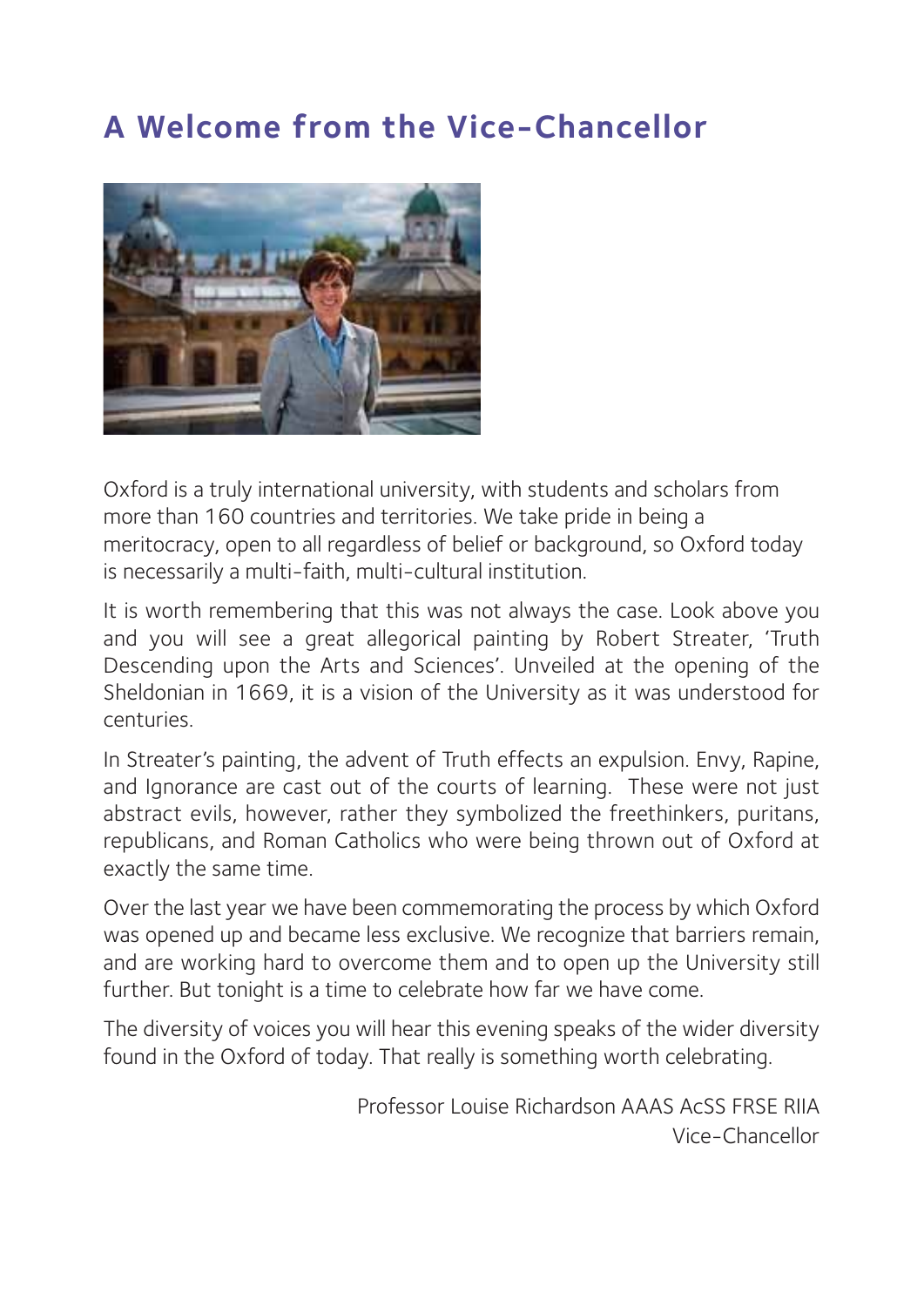

Oxford today resounds with many different voices. Walking on a Sunday evening, visitors can hear the singing of Anglican choral music as it mingles with other, more recent arrivals: songs in Sanskrit, Arabic, Hebrew, and a myriad

of other sacred tongues. The talk on the streets is even more diverse, as scholars and tourists from across the globe debate what matters to them.

As the Vice-Chancellor notes, this vibrant, varied, international Oxford is a relatively new development. Until 1871, full membership of the University was confined to members of the Church of England. The Universities Tests Act finally removed these religious restrictions at Oxford. By opening up to people of diverse faiths – or no faith at all – the 1871 Act made it possible for Oxford to become the truly global and diverse place it is today.

Over the last year, we have been marking the 150th anniversary of the Act with a variety of activities, all of which can be found on our website: https://openingoxford1871.web.ox.ac.uk/

There are now so many different groups that this event could never hope to be comprehensive. We are only scratching the surface today – and hope that it will inspire future performances of even greater diversity. But this concert is the culmination of our anniversary year: a celebration of diversity and inclusion. Featuring performers from a variety of faith traditions, it is intended to bring our communities together in song.

None of this would have been possible without the support of very many people. We are enormously grateful to the Vice Chancellor, Professor Louise Richardson, and the Pro-Vice Chancellor for Education, Professor Martin Williams. We acknowledge with huge gratitude the financial support of the Humanities Cultural Programme and we must extend our sincere thanks to all those who are giving their time and talents this evening.

The programme was brilliantly devised and assembled by John Dunston, Director of Music at Harris Manchester College, and the whole event expertly organized by Rachel Wheatley. Our debt to them is immense.

> Professor Susan Doran Professor Paulina Kewes Professor William Whyte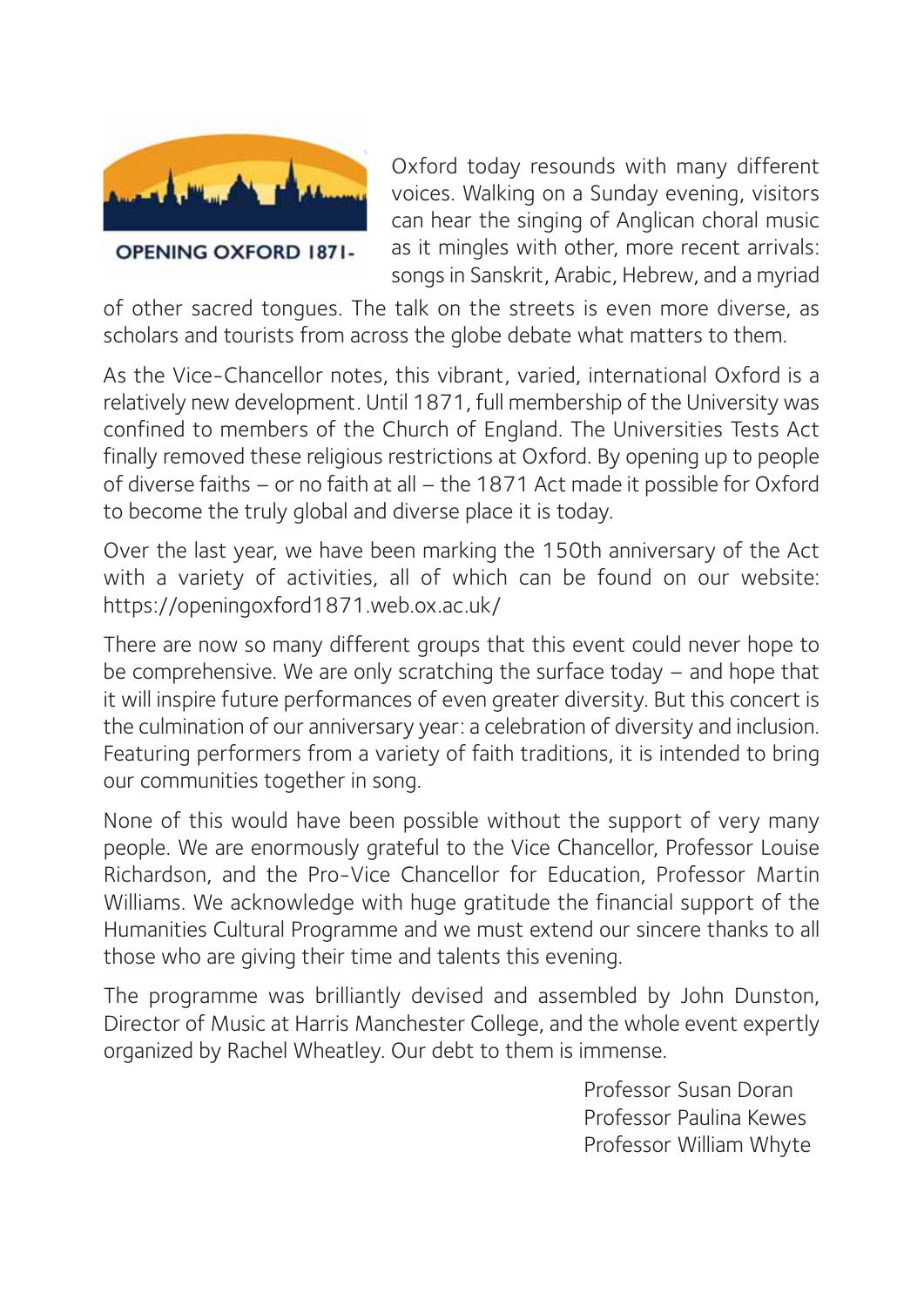#### **Programme**

Introduction by John Dunston

The Choir of New College

A Buddhist reading

Younis Ghulam Nabi

Hindu songs

OxfordShir

*A short interval*

A Baptist reading

Gurmat Sangeet Academy

Readings from the Quaker tradition

Robert Quinney

A reading from Ukraine

Klezjammers

As we meet this evening, the sounds of war and fierce intolerance are still echoing across the world. As a recognition of that fact, there will be a retiring collection to support charities associated with Ukraine.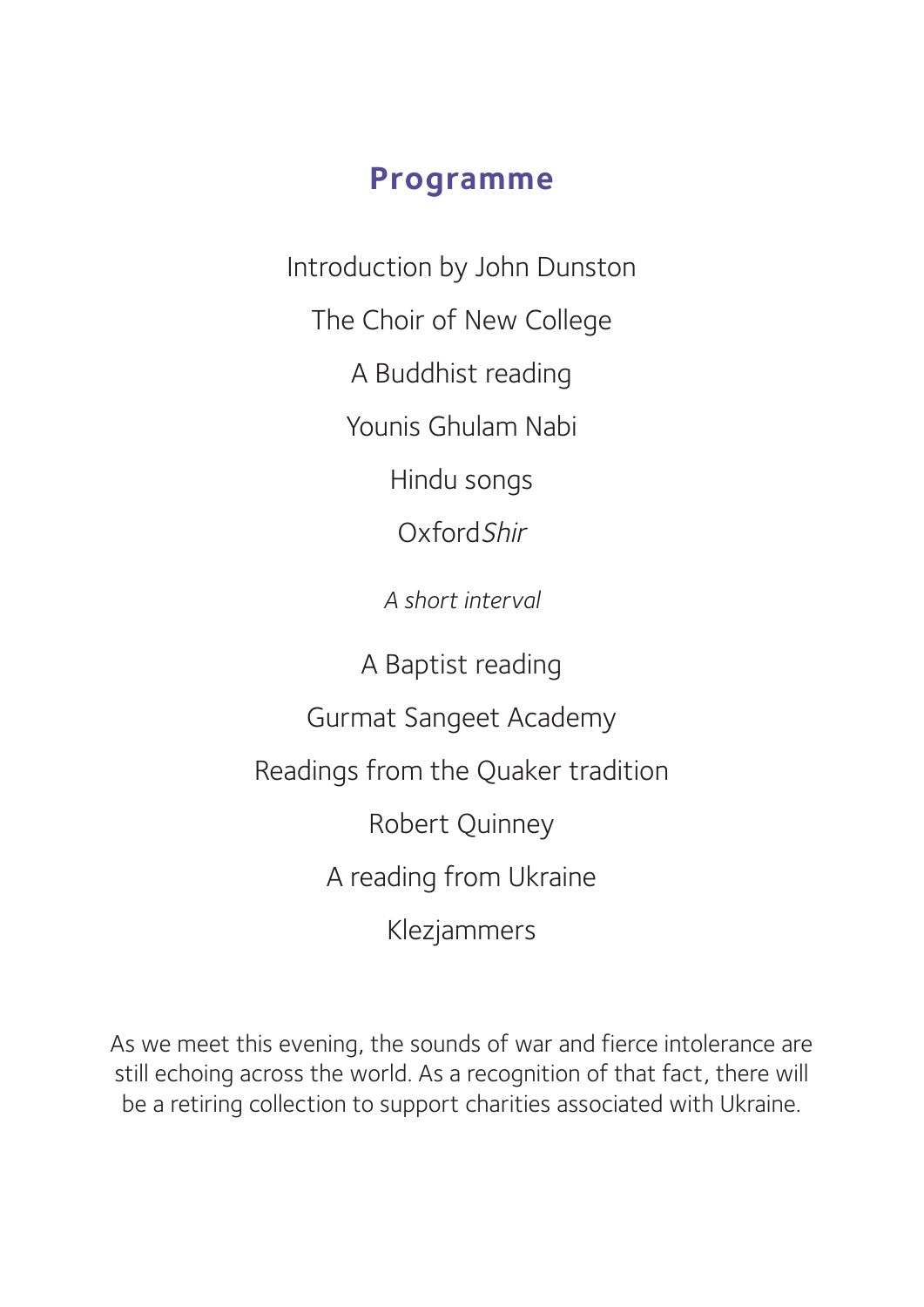#### **The Choir of New College**

Director of Music – Robert Quinney

Christopher Tye (c.1505-c.1572) Gloria from the Mass 'Euge bone' JOHN SHEPPARD (d. 1558). Beati omnes qui timent Dominum Thomas Weelkes (1576-1623). Alleluia. I heard a voice

This trinity of pieces speaks of the complex relationship between faith and music during England's Reformations. John Sheppard was trained under Henry VIII, and sang at the funeral of Edward VI. He served in the Chapel Royal under the Catholic Mary I and composed for her sister, the Protestant Elizabeth I. Tye was a much more explicitly Protestant figure, but is best remembered for his settings of the Latin Mass. Weelkes, by contrast is a central figure in the development of a distinctively Anglican repertoire.

The Choir of New College Oxford is one of Britain's best-known choral ensembles with an international reputation for its performances across wideranging repertoire. When William of Wykeham founded his 'New' College in 1379, a choral foundation was at its heart, and daily chapel services have been a central part of college life ever since. The choir is made up of sixteen boy choristers and fourteen adult clerks - the latter a mixture of professional singers and undergraduate members of the college.

Touring is an important part of the choir's profile, and recent highlights have included singing for Pope Francis in the Sistine Chapel, Rome, and tours to Hungary and France. The choir has performed with many of the UK's finest ensembles, including the Academy of Ancient Music, The Orchestra of the Enlightenment, The English Concert, and more recently in performances of Bach and Handel with Instruments of Time & Truth.

The choir has an impressive discography of over 100 recordings, reflecting the diversity of its repertoire and relish of different performance styles. Equally at home in baroque and contemporary music, the choir has attracted stellar reviews for its distinctive sound and expressive interpretations. Five discs have been recorded with director Robert Quinney, including Parry: Songs of Farewell and other choral works, and their debut recording with Linn Records in 2020: Sheppard: Media vita. The choir will return to the USA in spring 2023, including another joint concert, this time with the Choir of St Thomas's Church, New York.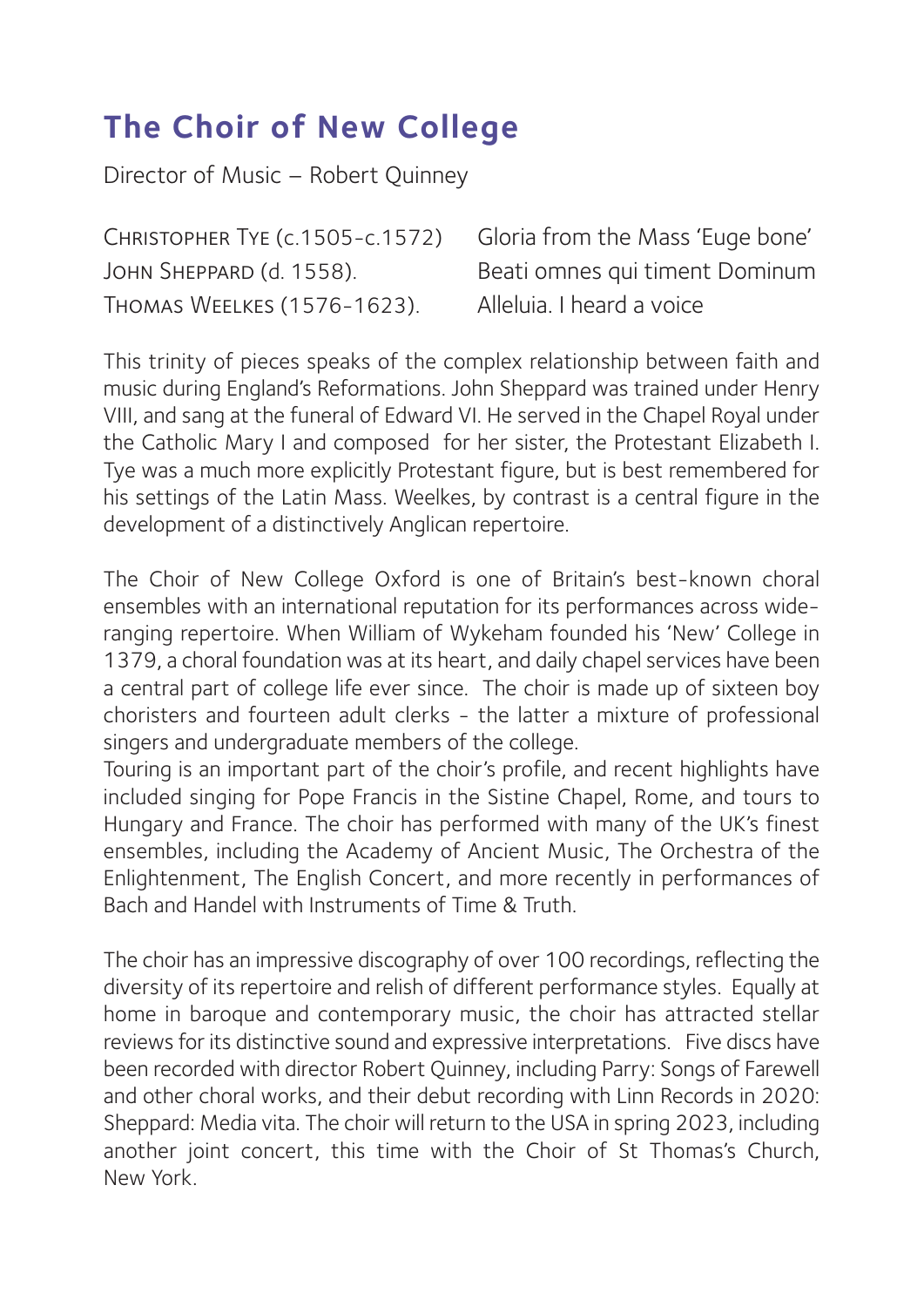

*Trebles* Patrick Armstrong James Arnold Alexander Compton-Burnett Toby Conway Harry Davies Thomas Howarth Peter Kendall Finn Lawrence Monty Lawrence Alexander Remoundos Didrik Tarras-Wahlberg George Walker Jacob Whyte Nahum Whyte Benjamin Wilson Ethan Zhang

*Altos* Jay Chitnavis Emily Fraser Karol Jozwik Stephen Taylor

#### Tenors

*Tenors* Andrew Bennett James Brown Nathanael Thomas-Atkin Jonathan Venn

#### **Basses**

*Basses* Jonathan Furse Dan Gilchrist Dominic Grimshaw John Johnston Theo Nisbett Daniel Tate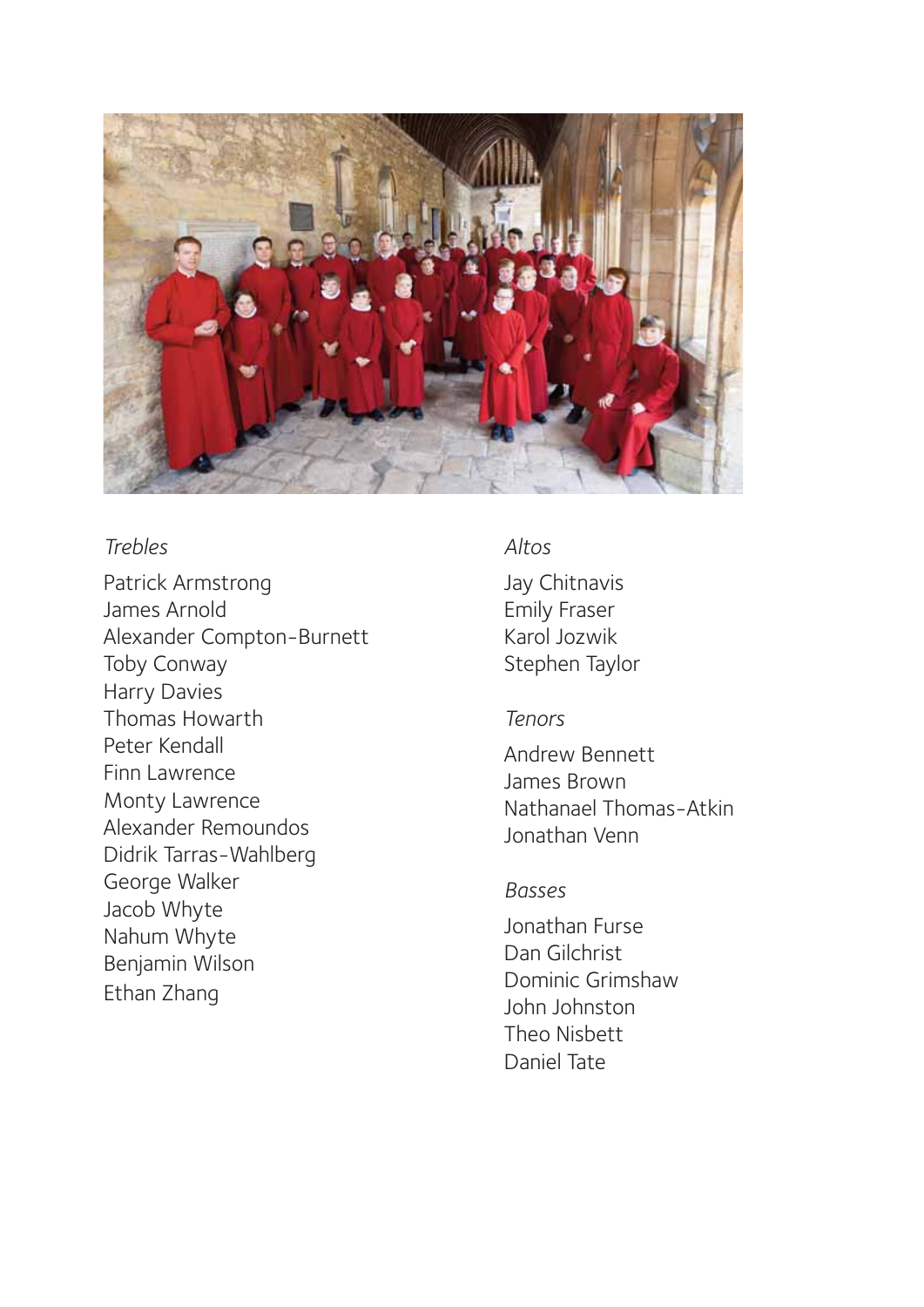## **A Buddhist reading**

The Heart Sūtra (Sanskrit: Prajñāpāramitāhrdaya) is a popular sutra among the followers of Mahāyāna Buddhism. The Sutra is a condensed exposé of the Buddhist Mahāyāna teaching, crystallised in its famous declaration that emptiness is the form, and the form is not different from emptiness.

#### Om Namo Buddhāya

Homage to the Perfection of Wisdom the Holy! Avalokita, the Holy Lord and Bodhisattva, was moving in the deep course of the Wisdom. He beheld but five heaps, and He saw that in their own-being they were empty. Here, O Sariputra, form is emptiness and the very emptiness is form; emptiness does not differ from form, form does not differ from emptiness, whatever is emptiness, that is form. The same is true of feelings, perceptions, impulses, and consciousness. Here, O Sariputra, all dharmas are marked with emptiness; they are not produced or stopped, not defiled or immaculate, not deficient or complete. Therefore, O Sariputra, in emptiness there is no form nor feeling, nor perception, nor impulse, nor consciousness; No eye, ear, nose, tongue, body, mind; No forms, sounds, smells, tastes, touchables or objects of mind; No sight-organ element, and so forth, until we come to: No mind-consciousness element; There is no ignorance, no extinction of ignorance, and so forth, until we come to: There is no decay and death, no extinction of decay and death. There is no suffering, no origination, no stopping, no path. There is no cognition, no attainment, and no nonattainment. Therefore, it is because of his non-attainmentness that a Bodhisattva, through having relied on the Perfection of Wisdom, dwells without thought-coverings. In the absence of thought-coverings he has not been made to tremble, he has overcome what can upset, and in the end, he attains to Nirvana. All those who appear as Buddhas in the three periods of time fully awake to the utmost, right and perfect Enlightenment because they have relied on the Perfection of Wisdom. Therefore, one should know the following as the great spell, the spell of great knowledge, the utmost spell, the unequalled spell, allayer of all suffering, in truth. It runs like this: Gone, gone, gone beyond, gone altogether beyond, O what an awakening, all-hail!

gate gate pāragate pārasaṅgate bodhi svāhā

Conze. E. (trans.). 1958. Buddhist Wisdom Books: The Diamond Sūtra and the Heart Sūtra, pp. 77-108. George Allen & Unwin.

Yizhou Liu grew up in China. He graduated with a BA degree in Sanskrit from Oxford last year and is now studying pitch modulation of Vedic Sanskrit as part of his master's programme at Oxford. A friend of Buddhism, he is also interested in Sanskrit poetry and play, and the relevance of premodern Indian spirituality to the modern world.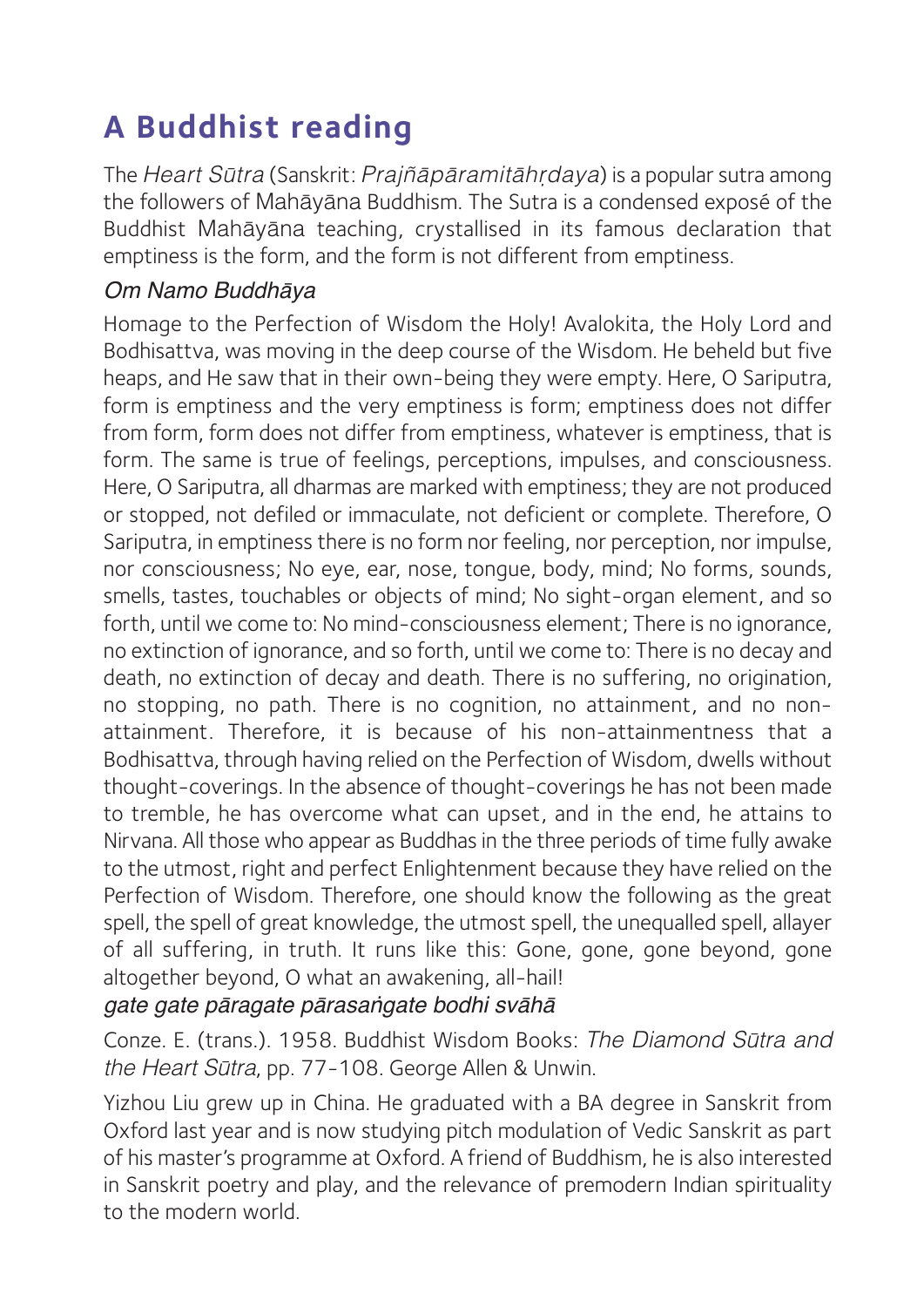### **Younis Ghulam Nabi**



Younis will be performing a Sufi song based around current hardship and asking for mercy from the Lord of the worlds as a prayer but sung classically.

Born in Oxford in 1986, Younis developed an interest in singing at a very young age following his father's footsteps and sharing his passion for Nasheeds and Sufi songs. Younis soon became a regular performer at the Oxford Mosque and community events. Younis moved to Banbury at the age of 10 and was a student at Banbury School from 1997 to 2002.

Having tried and tested several career options, Younis rediscovered his talent in singing and started his career as a Nasheed artist/Sufi singer.

With four successful albums and eight single releases to date recorded with various record labels worldwide, most notably RGH Pakistan where legends like Ustad Nusrat Fateh Ali Khan recorded and were under the same label, Younis has worked with some of the world's most renowned Sufi poets. He is also the successful founder/director at GNP STUDIOS.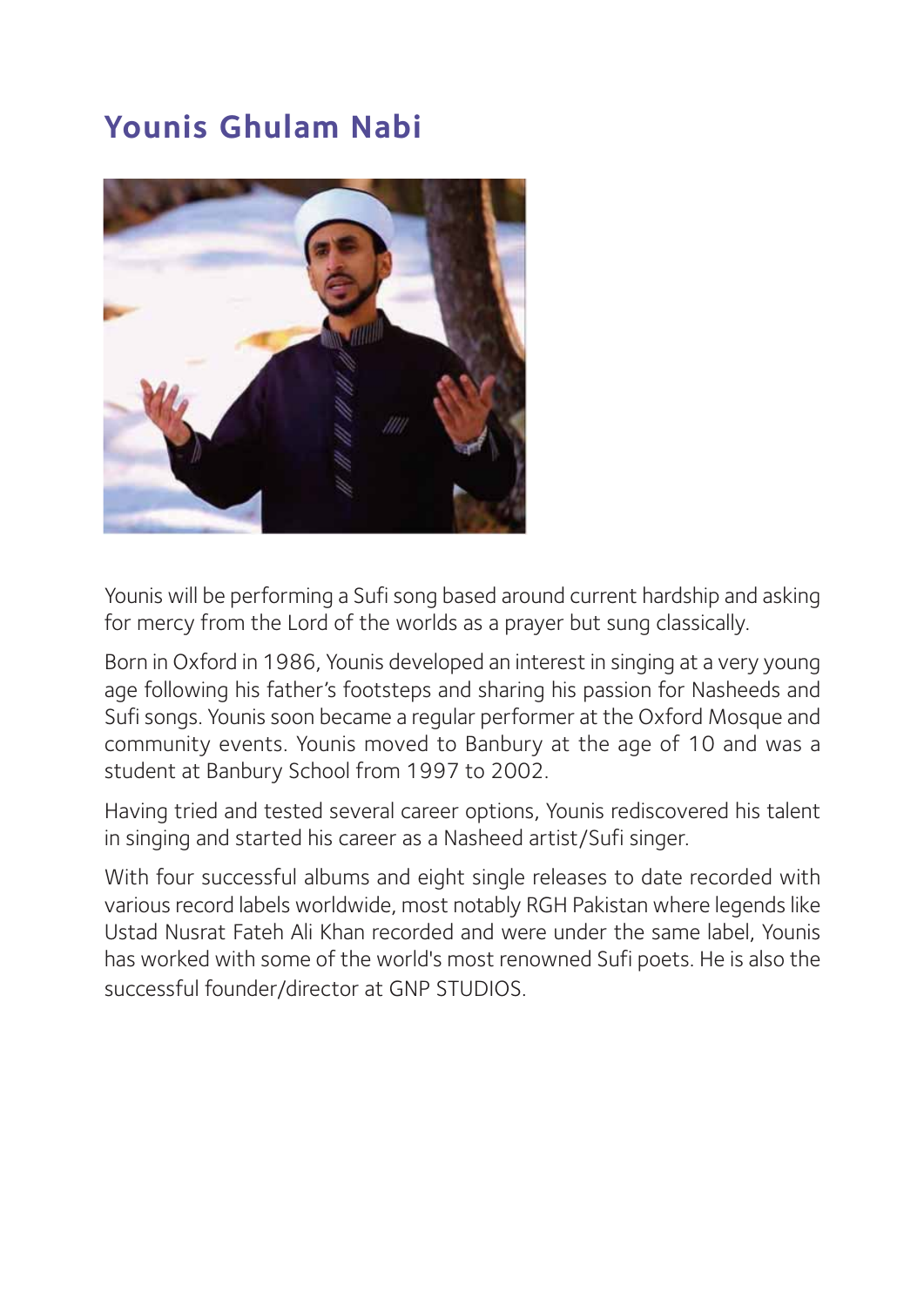#### **Hindu songs**



Sathvika Krishnan will be performing a short piece entitled Bho Shambho, composed by Swami Dhayaananda Saraswathi (Raagam: Revathi; Taalam – Adhi). Swami Dhayaananda addresses Lord Shiva as Shambu: the one who removes all torments and suffering and the auspicious one who is self-manifested. The composer has skilfully woven the jathis or sollukattus (rhythmic patterns) into the song. Raagam Revathi brings out the majesty and the awe of Lord Shiva.

The Oxford University Hindu Society will be chanting 'Medha Suktam'. Medha is a Sanskrit word that literally means intellect, knowledge,

and wisdom. Suktam means Vedic mantras. Medha Suktam is a set of mantras praising the intellect, knowledge, and wisdom in form of the divine Goddess mother Saraswati. Medha Suktam features in the Taittriya Aranakiya of the Yajur Veda and is estimated to be 3200 years old. This Suktam is usually chanted in schools, universities, and educational institutes. The Hindu Society members will be chanting this Suktam, in original, and explaining its meaning in English.

**Sathvika Krishnan** is a first-year biologist at Lady Margaret Hall who works with various national and international environmental organisations, aiming to educate and empower youth to make a measurable difference to our planet. She is a South-Indian classical musician trained in both Carnatic vocal and Nattvangum. She is an Associate of the Royal Schools of Music in classical piano and a budding composer.

**HUMSoc** (Oxford University Hindu Society) hosts social and cultural events with a Hindu and Asian theme for the student population of Oxford. We have something to offer to everyone regardless of faith and background – from the annual Diwali Ball to the weekly Aarti, from the highly anticipated OxHoli to Bollywood movie nights, HUM is where it's at! Our events continue to attract a diverse range of students as we aim to share all things Desi with the Oxford community.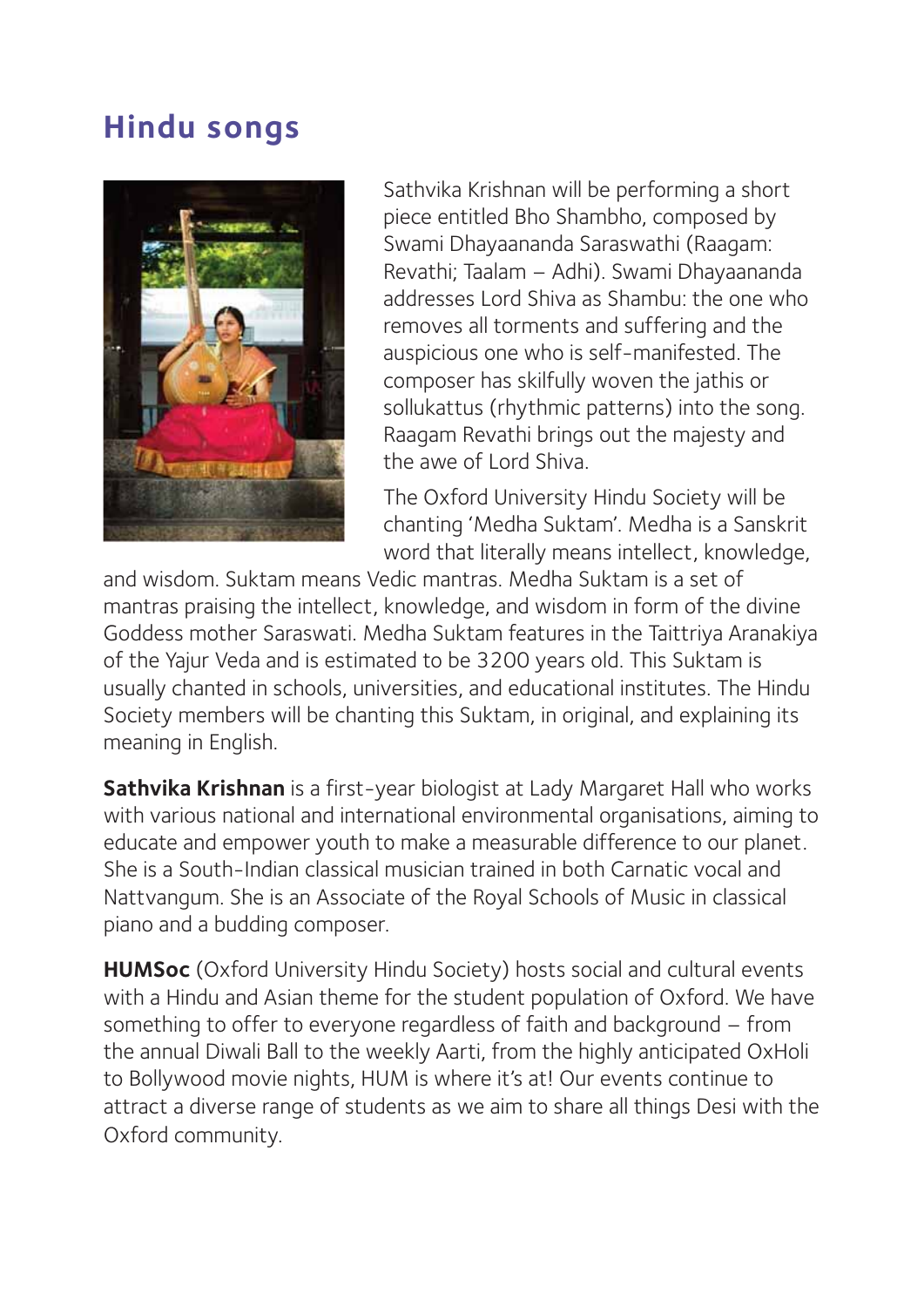### **OxfordShir**

Hayom - Tashlich – Al HaNisim – Ma Nishtanah – Eli Eli – My People Will Be Your People

OxfordShir will be performing six pieces that represent the cycle of principal festivals and days of commemoration in the Jewish liturgical year.

Hayom Hayom is a cheerful and traditional rendition of a text that concludes one of the services held at Jewish New Year –Rosh Hashanah–the beginning of the liturgical cycle that usually begins in early autumn. Next, Tashlich means 'casting off' in Hebrew and refers to the casting off of sins during the High Holy Day of Yom Kippur–the Day of Atonement–that follows closely after Rosh Hashanah. Then comes Al HaNisim, a well-known Jewish prayer which offers thanks to God for his gifts and protection, often sung at Chanukah, the Jewish Winter festival that celebrates a miracle of deliverance. Ma Nishtanah is a much loved traditional song, sung during the Passover 'seder' or ritual dinner, which poses questions about why 'this night is different from all other nights'. The words of Eli Eli were written by Hannah Szenes, a young Jewish partisan who gave her life fighting the Nazis, and has become closely connected with Yom HaShoah, the Jewish day of Holocaust Remembrance that is held in Spring. Finally, My People Will Be Your People is a contemporary setting by Oxford based Jewish composer Alexander Massey of words that celebrate the Book of Ruth, which is read during the Jewish summer harvest festival of Shavuot (Pentecost).

OxfordShir, the choir of the Oxford Jewish Congregation, was founded in 1994 by its conductor John Dunston. Shir is the Hebrew word for song and OxfordShir welcomes members from any backgrounds. Its repertoire includes Hebrew and Yiddish melodies, and secular, traditional folk songs and special arrangements. Several pieces have been commissioned by, or written for the choir, including a setting of Psalm 23 by its accompanist, Professor Susan Wollenberg. Since 2018, the choir has been conducted by Matthew Faulk.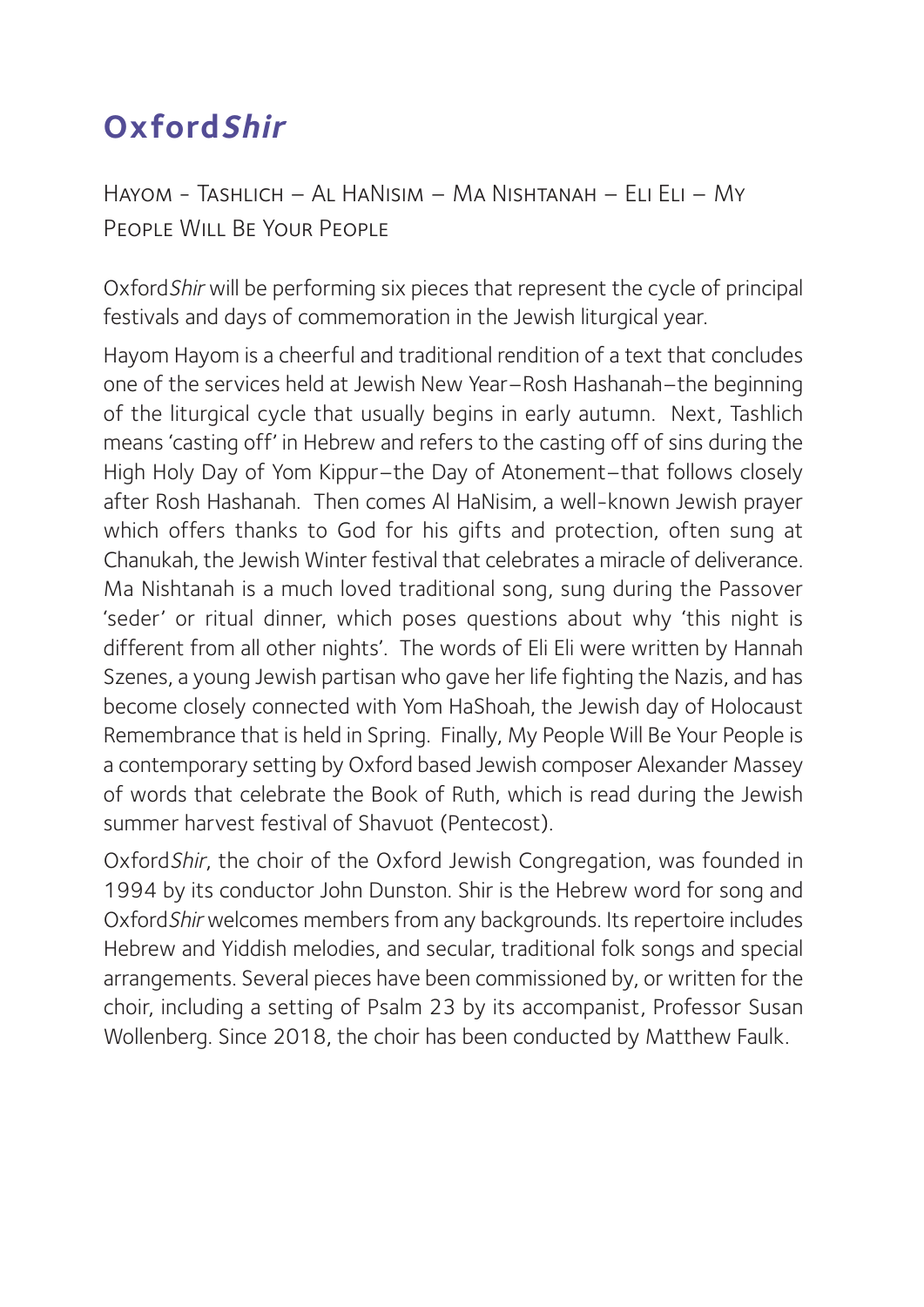

*Singers*

Rachael Seculer-Faber

Jane Spiro

Sandra Dwek Kathy Shock Renee Aronson Glenda Abramson

Director - Matthew Faulk Piano - Susan Wollenberg

Jonathan Morris Elizabeth Maisels Mike Harper Olga Viltale Gillian Morris-Kay Judy Ravetz

Phyliss Levicki Susie Dunston Judith Baker Wendy Fidler Gregory Burton

A short interval *A short interval*

#### **A Baptist reading**

'A Letter from Birmingham Jail', published in 1963 and written by Dr Martin Luther King Jr.

The background to the text was Dr King's imprisonment for challenging the systemic racism of the United States' segregation system. His letter, published as a stand-alone pamphlet, was a challenge to the inertia of white clergy who were arguing that King's civil disobedience was bringing the Christian church and Christianity into disrepute. It says that people have a moral responsibility to break unjust laws and to take direct action rather than waiting potentially forever for justice to come through the courts. Responding to being referred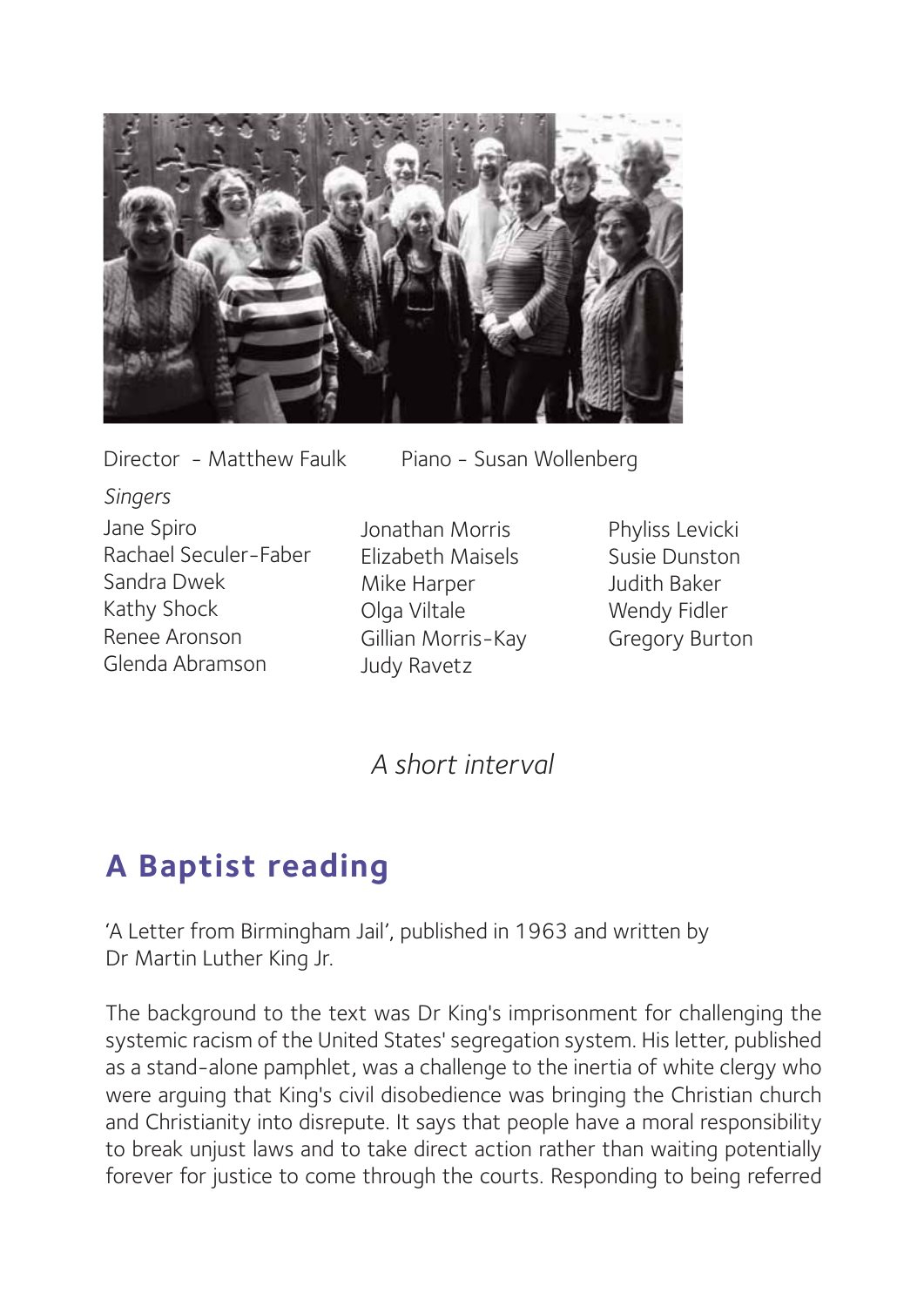to as an 'outsider', King writes: 'Injustice anywhere is a threat to justice everywhere.' The letter, written in response to 'A Call for Unity' during the 1963 Birmingham campaign, was widely published, and became an important text for the civil rights movement in the United States. The letter has been described as 'one of the most important historical documents penned by a modern political prisoner' and is considered a classic document of civil disobedience.

Baptists are a part of the wider Christian family, within the Protestant tradition. The roots of the Baptist tradition go back to the early part of the 17th century, when Non-Conformist Christians (Christian believers who would not subscribe to the control of religious matters governed by the Church of England and topdown forms of Christianity controlled by a Bishop), created new forms of churches. Groups in England and the Netherlands pioneered a form of Protestantism that affirmed the importance of adult baptism of new believers (as opposed to Baptising children) and arguing for self-governance of churches, where authority lies within the local congregation.



**Professor Anthony G. Reddie** is the Director of the Oxford Centre for Religion and Culture in Regent's Park College, in the University of Oxford. He is also an Extraordinary Professor of Theological Ethics and a Research Fellow with the University of South Africa. He is the first Black person to get an 'A' rating in Theology and Religious studies in the South African National Research Foundation. This designation means that he is a leading international researcher. He is a prolific author of books, articles and chapters in edited books. He is the Editor of *Black Theology: An International Journal.* He is a recipient of the Archbishop of Canterbury's 2020 Lambeth, Lanfranc Award for Education and Scholarship, given for 'exceptional and sustained contribution to Black Theology in Britain and Beyond'.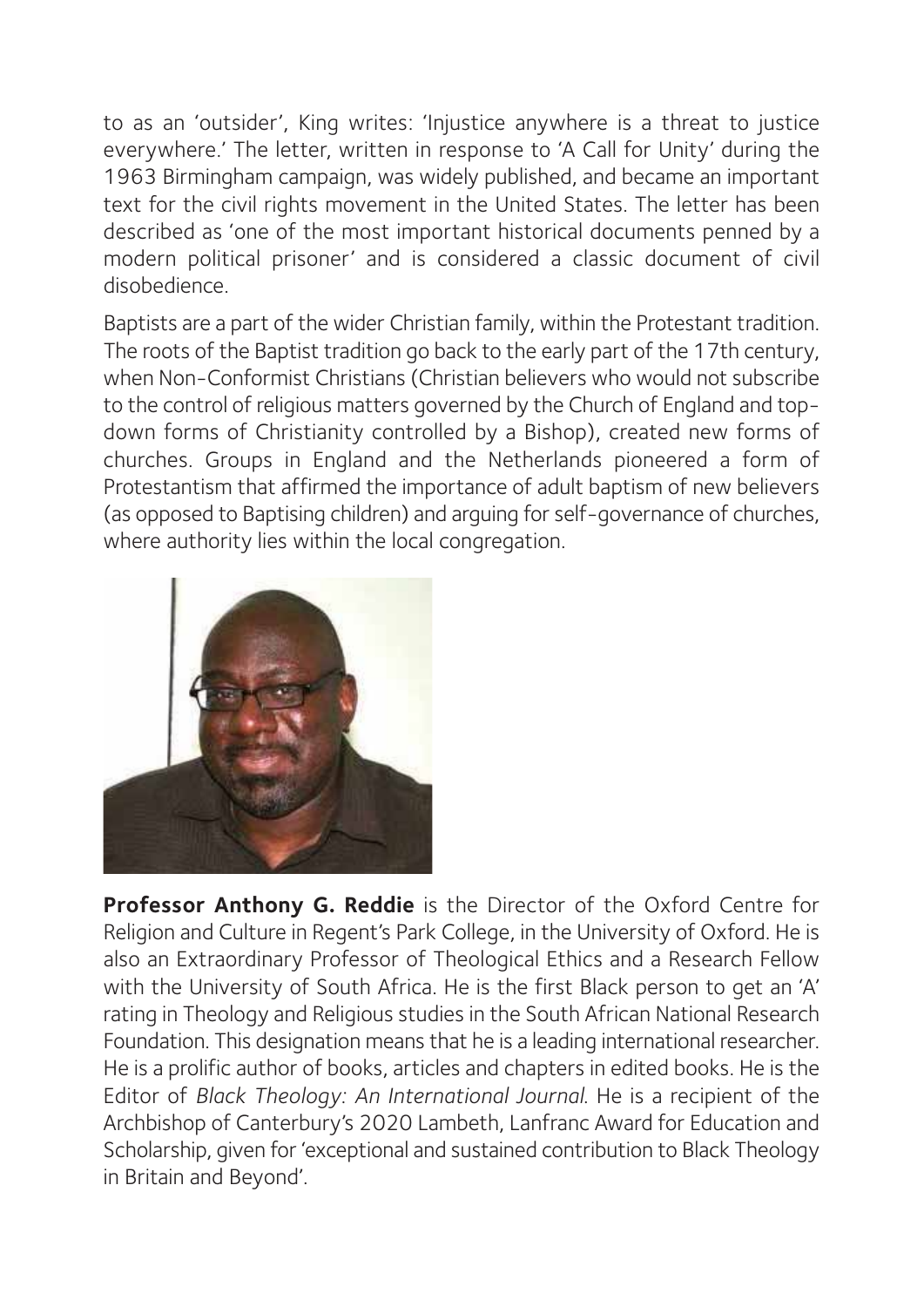#### **Gurmat Sangeet Academy**



Sikh music has undergone a remarkable transformation in the last 150 years with the most traditional form of Sikh Music all but extinct. The 'Gurmat Sangeet' genre is considered to be the oldest and most traditional form of Sikh Music. This genre promotes the performance of music on traditional stringed instruments, and in strict accordance with the ragas and traditional musical measures.

Harjinder Lallie is one of the two co-founders of GSA. He was trained in classical music by Sri Surjit Singh and Sri Baljit Singh. He is a practitioner and researcher of Sikh Music and has spoken widely on the subject. Harjinder has been largely responsible for propagating this form of music in the UK through the Gurmat Sangeet Academy - the largest Sikh school of Sikh music outside of India.

The performance this evening will comprise a pacey rendition of a sabad (hymn) dedicated to Guru Ramdas–the fourth Sikh Guru. The performance is performed in Raga Malaar, a classical raga performed extensively during the monsoon season.

Dr. Harjinder Singh Lallie (Sarangi) Narinderjit Singh Lallie (Tabla) Harminder Singh Dhinsay (Taoos) Ravinder Singh Sandhu (Taoos) Amarjeet Kaur (Dilraba) Ishar Kaur (Dilraba) Jaspreet Singh (Rabab) Harvinder Singh (Sarangi) Jujhar Singh (Taoos)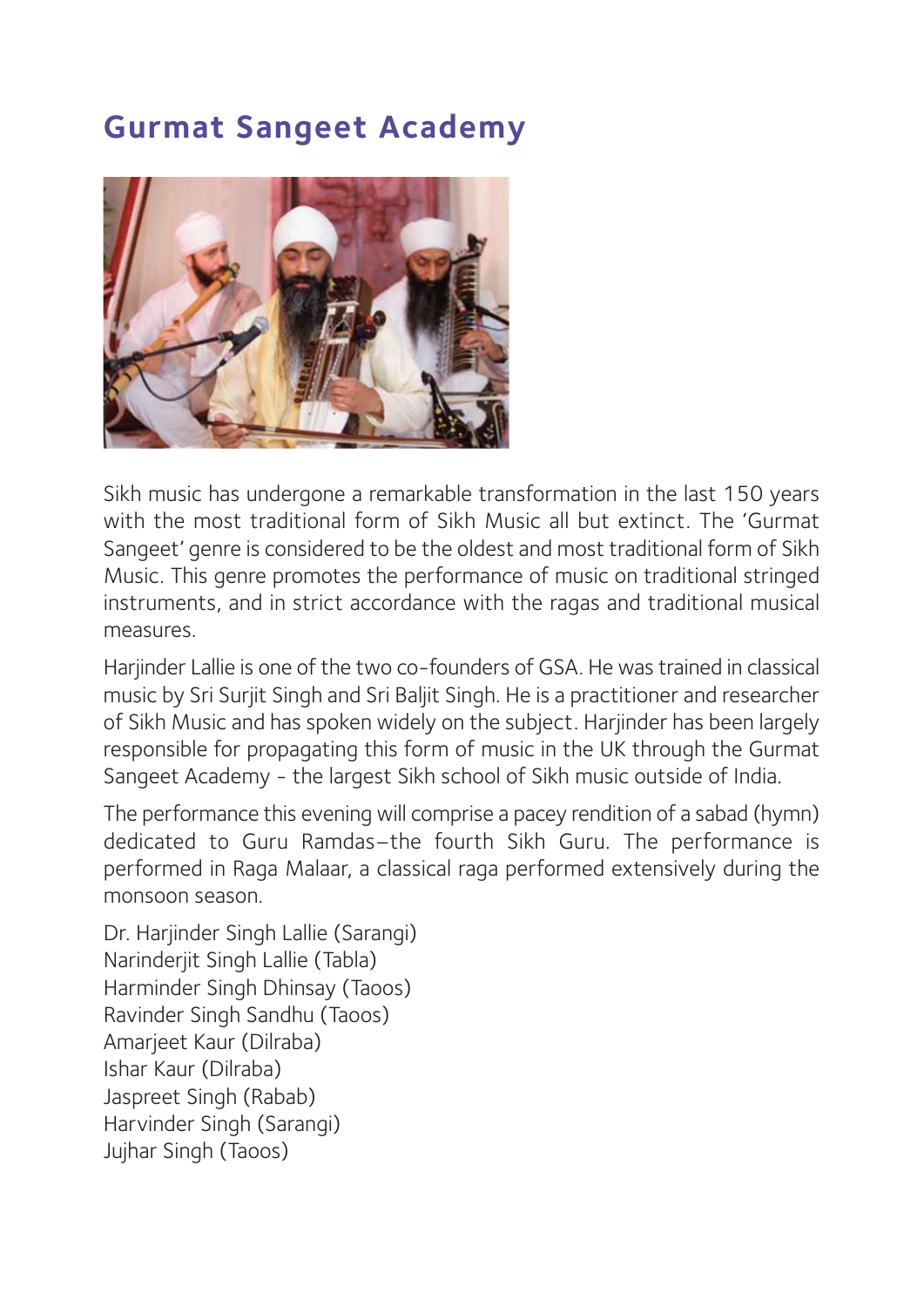#### **Readings from the Quaker tradition**



Quaker Peace Testimony of 1660 (read by Matt Rosen)

Upon the restoration of the Stuart Monarchy in 1660, the recently formed Society of Friends (or Quakers) presented a declaration to Charles II, disavowing all violence and war, because they believed that Christ led them into a way of life in which war didn't figure. This corporate declaration has become known as the Peace Testimony, and the spirit it expresses continues to move Friends to conscientious objection and peacemaking to this day.

'Pray for Peace' by Ellen Bass (read by Meryem Kaylaci)

Ellen Bass is a Chancellor of the Academy of American Poets. Her most recent book, Indigo, was published by Copper Canyon Press in 2020. Her poem "Pray for Peace" hints at what a commitment to peace in today's world could look like.

**Matt Rosen** is a DPhil student at the Faculty of Philosophy and **Suzan Meryem Rosita Kalayci** is a British Academy Postdoctoral Fellow at the Faculty of History. They are both members of Oxford Quaker Meeting. Matt is one of the Elders of Oxford Quaker Meeting. Meryem is St Hilda's College Chaplain and the inaugural Director of the College multifaith space, called The Sanctuary. She is the first Quaker to be appointed Chaplain of an Oxford college.

The Religious Society of Friends (commonly called Quakers) is almost 400 years old. It grew out of Christian soil and today we also find meaning and value in other faiths and traditions. We recognise that there's something transcendent and precious in every person. Friends believe we can encounter something beyond our individual selves, and seek to do this through mainly silent communal worship. Friends don't use traditional religious structures or paid ministers. We share responsibility for what we do because everyone has a valuable contribution to make. We have no creed but instead share a form of life together.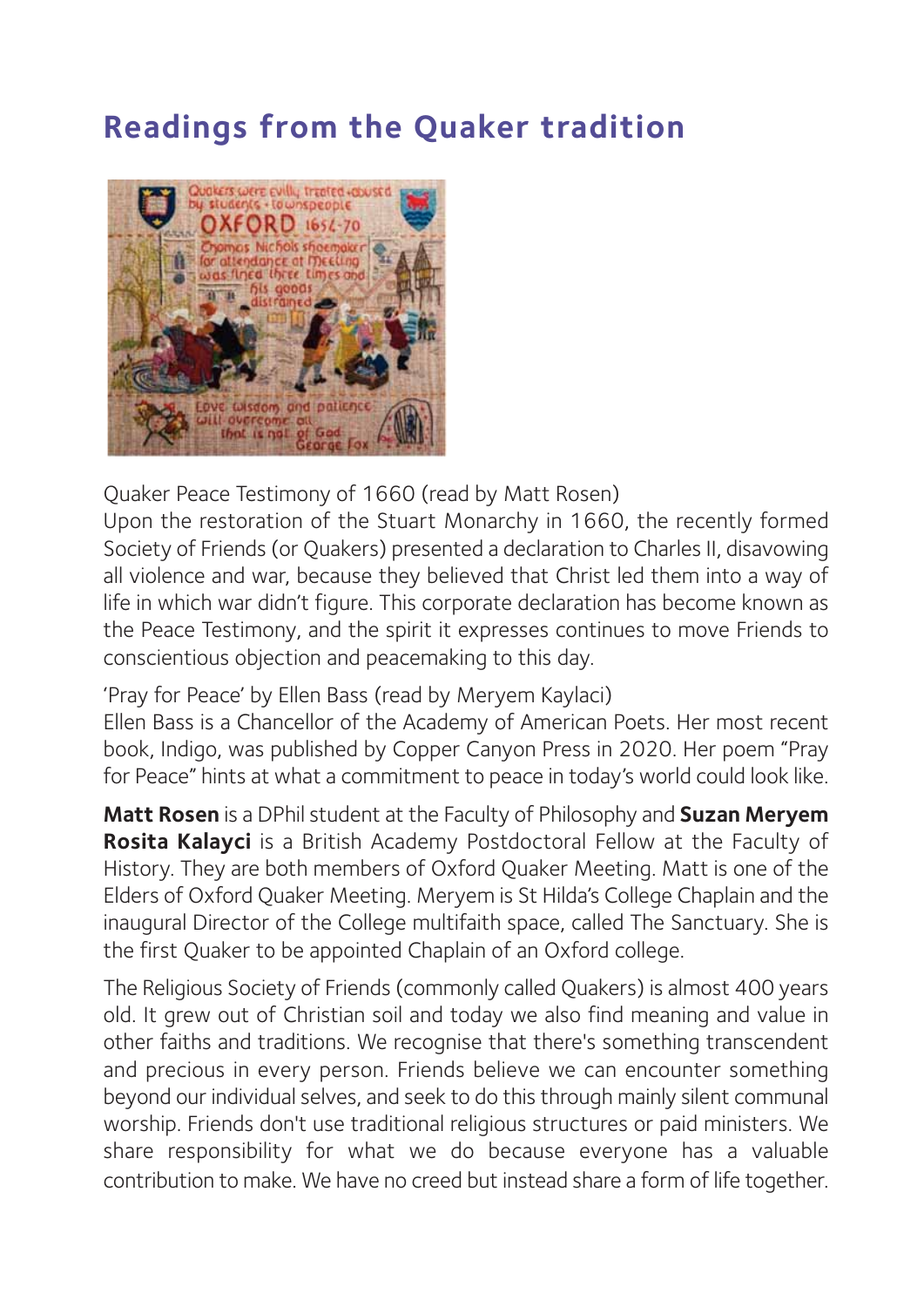#### **Robert Quinney**



The British premiere of 'Elegy for the Time of Change' by ROBERT A. HARRIS (b. 1938)

The piece, performed by courtesy of OUP, was written in response to the horrifying murder of George Floyd at the hands of the Minneapolis police in May 2020. Imbued with singing melodies and richly expressive harmonies, the work makes several brief allusions to the spiritual 'There is a Balm in Gilead', offering a hopeful vision of healing and unity to a nation (and world) riven by mistrust and disparity.

The composer, Robert A. Harris, Professor Emeritus at Northwestern University's Bienen School of Music (Evanston, IL), served as Director of Choral Organizations and Professor of Conducting at the Northwestern University Bienen School of Music from 1977 to 2012. Prior to Northwestern, Dr. Harris taught at Michigan State University, where he served as Director of Choral Activities from 1970 to 1977, and at Wayne State University (Detroit, Michigan) from 1964-1970. He also has held visiting professorships at Wayne State University, the University of Texas (Austin) and the University of South Africa in Pretoria.

Robert Quinney is Organist of New College, Oxford. In addition to the daily direction of New College's world-famous choir, his work comprises teaching, lecturing, and examining, as a Tutorial Fellow of the college and an Associate Professor at the University Faculty of Music. He also maintains a parallel career as a solo organist, and he is a prolific recording artist: his discs of organ music by J.S. Bach, Elgar, Dupré, Wagner and Brahms – and several CDs with the Choir of Westminster Abbey and The Sixteen – are widely acclaimed.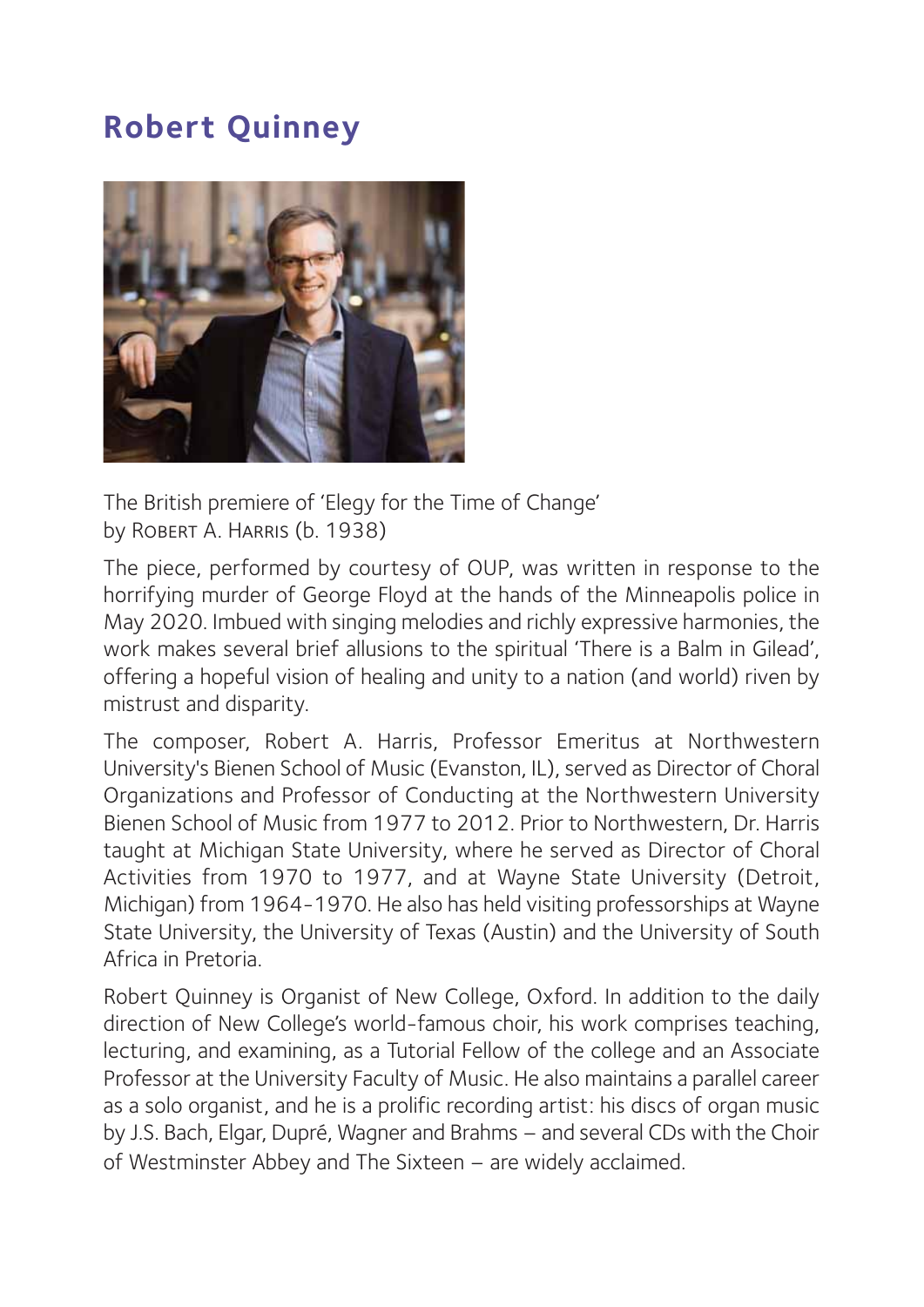#### **A reading from Ukraine**

Contra Spem Spero, by Lesya Ukrainka (1871–1913) Translated by Vera Rich

Thoughts away, you heavy clouds of autumn! For now springtime comes, agleam with gold! Shall thus in grief and wailing for ill-fortune All the tale of my young years be told?

No, I want to smile through tears and weeping… Sing my songs where evil holds its sway, Hopeless, a steadfast hope forever keeping, I want to live! You thoughts of grief, away!

On poor sad fallow land unused to tilling I'll sow blossoms, brilliant in hue, I'll sow blossoms where the frost lies, chilling, I'll pour bitter tears on them as due.

And those burning tears shall melt, dissolving All that mighty crust of ice away. Maybe blossoms will come up, unfolding Singing springtime too for me, some day.

Up the flinty steep and craggy mountain A weighty ponderous boulder I shall raise, And bearing this dread burden, a resounding Song I'll sing, a song of joyous praise.

In the long dark ever-viewless night-time Not one instant shall I close my eyes, I'll seek ever for the star to guide me, She that reigns bright mistress of dark skies.

Yes, I'll smile, indeed, through tears and weeping Sing my songs where evil holds its sway, Hopeless, a steadfast hope forever keeping, I shall live! You thoughts of grief, away!

*2 May 1890*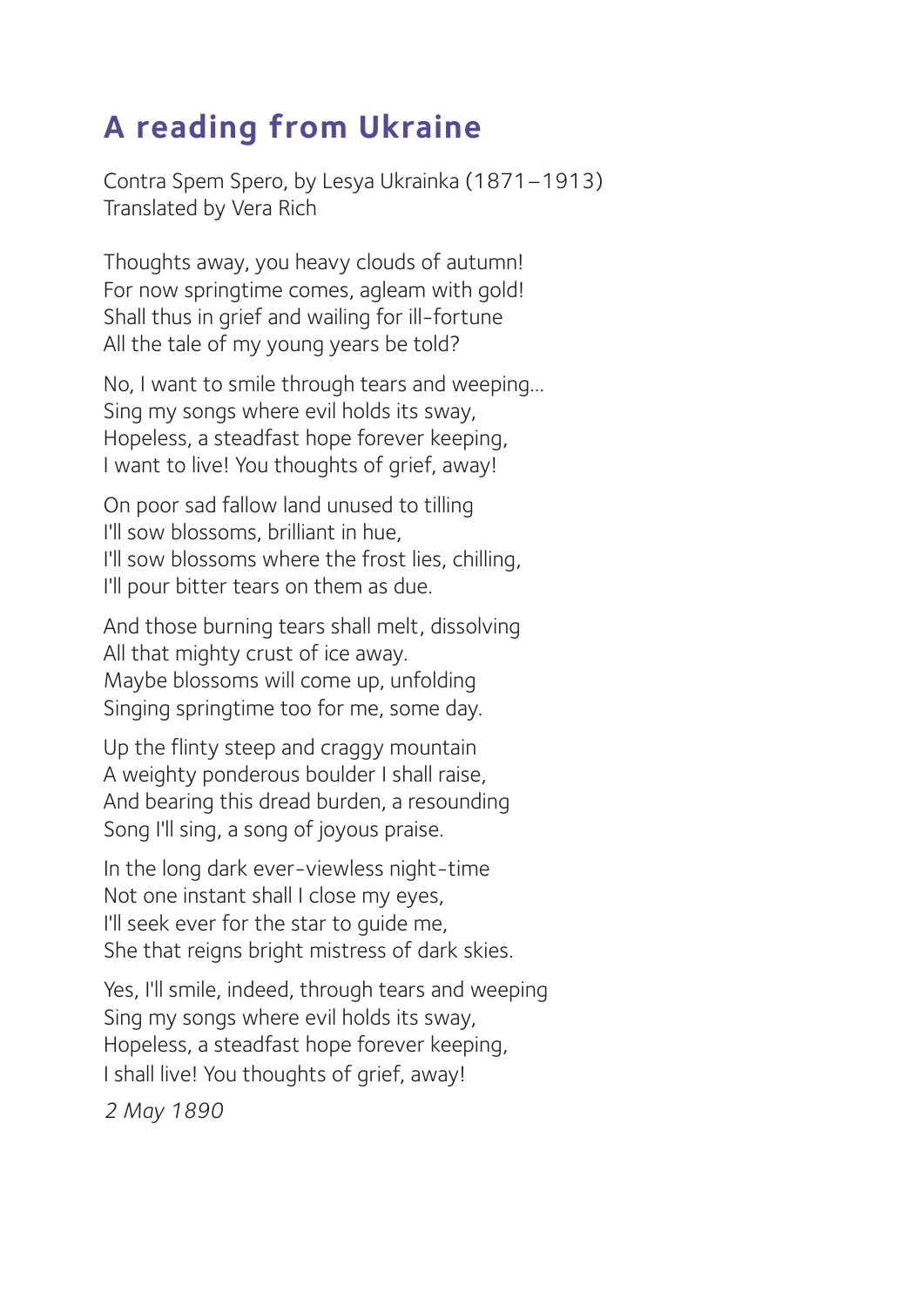Contra Spem Spero (Against All Hope I Hope) is a moving poem penned by the celebrated 19th century poet Lesya Ukrainka. She was writing at the height of tsarist oppression when publications, education and performances in the Ukrainian language were criminalised and Russification through one nationality, one language, and one religion policy was enforced. Tsar Alexander III's triptych was 'orthodoxy, nationality, autocracy.' He strove to crush the life out of Ukraine as a nation, but despite his relentless and brutal endeavour Ukrainians maintained their distinct identity. The indomitable will to survive against all hope, and to do so with a defiant smile, is true of Lesya Ukrainka and of Ukrainian people.

The poem echoes Ukraine's unending battle for self-assertion. Even in the darkest hour Ukraine has never once given up the struggle for independence. Sometimes the battle seems to be futile. But against all the odds Ukraine has survived – and it shall live and prosper!

Vera Rich was a poet, journalist and an acclaimed translator of Ukrainian literature. She shared her wonderful translations with students at poetry recitals organised by Oxford University Ukrainian Society. Vera was a vocal and unwavering supporter of Ukraine. In 2004, at the time of the Orange Revolution, she denounced Russia's controlling and aggressive stance towards Ukraine. She was awarded the Shevchenko Prize by the National Union of Writers of Ukraine for popularising Ukrainian literature and culture in English, and in 2006 the Order of Princess Olga State Award of Ukraine for outstanding cultural achievements.

**Eleonora Suhoviy** is the co-founder of Oxford University Ukrainian Society. Born in Lviv, a city that produced many brilliant luminaries of Ukrainian culture, Eleonora is a passionate student of Ukrainian literature and its role in Ukraine's self-determination.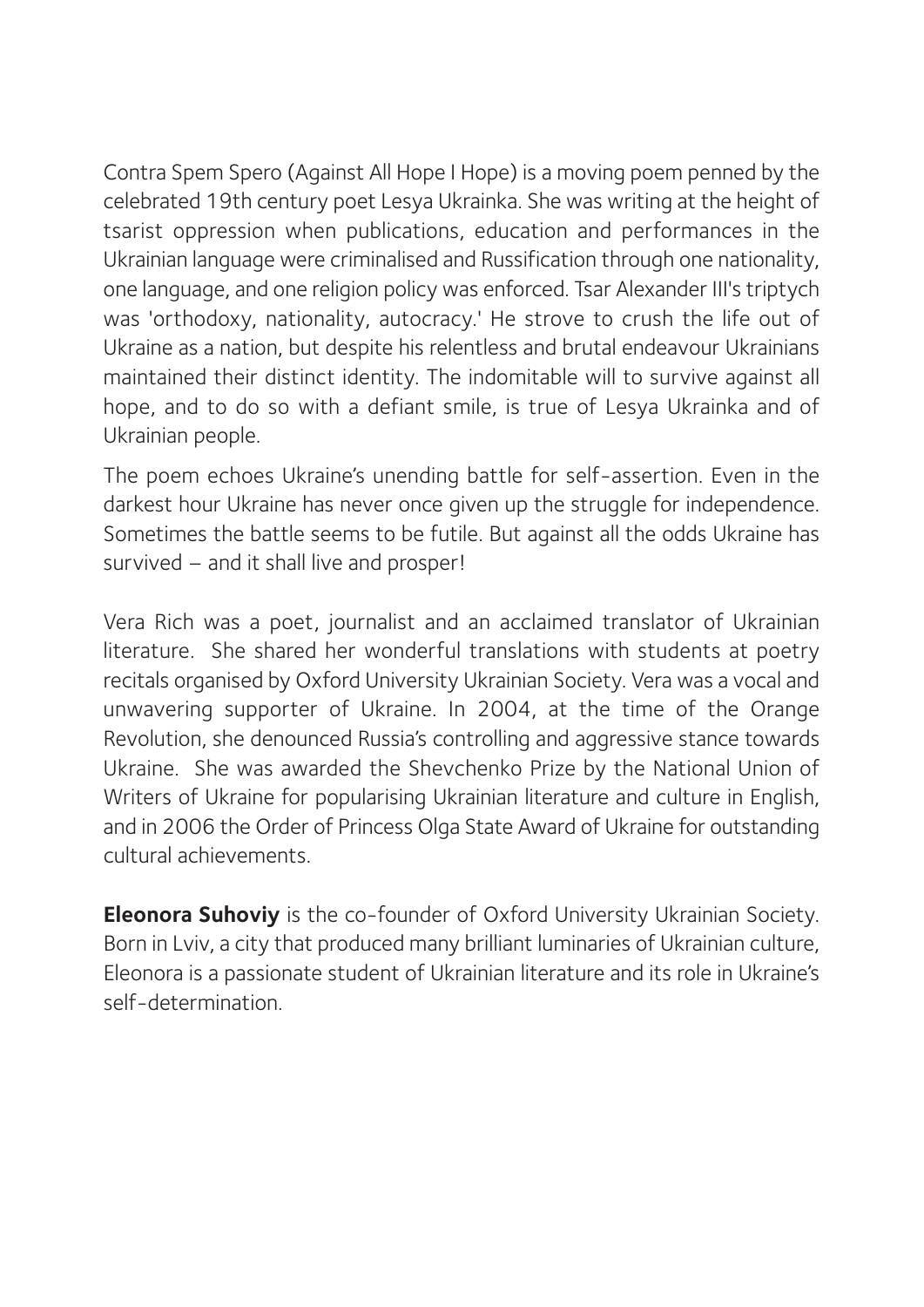#### **Klezjammers**



Klezmer music is the music of the Yiddish speaking Jewish communities from Eastern Europe. Originally the music of both solemn ritual and wild celebration at weddings, this music is still played at Jewish weddings all over the world, as well as on stages and in pubs and clubs.

Klezjammers take their inspiration from source recordings from the 1900s onwards and play these joyful and soulful tunes to make you want to dance, weep, clap and sing. With the knowledge that Yiddish culture and music was almost lost in the pogroms of 1900s Eastern Europe and the 2nd world war Holocaust, we are proud to be part of the revival and rebirth of this beautiful traditional music.

Played with a deep love and respect of the music and culture, this collaboration of musicians always aim to take you on an emotional and joyful journey. As an amateur community group, Klezjammers are regularly invited to play at charity events, community gatherings and celebrations.

Jo Green - clarinet Edward Jarvis - violin Rachel Susser - flute Oliver Presman - trumpet Millie Presman - French horn Karen Yarnell - poyk Seppi Pogadi - ukelele bass Adina Presman - accordion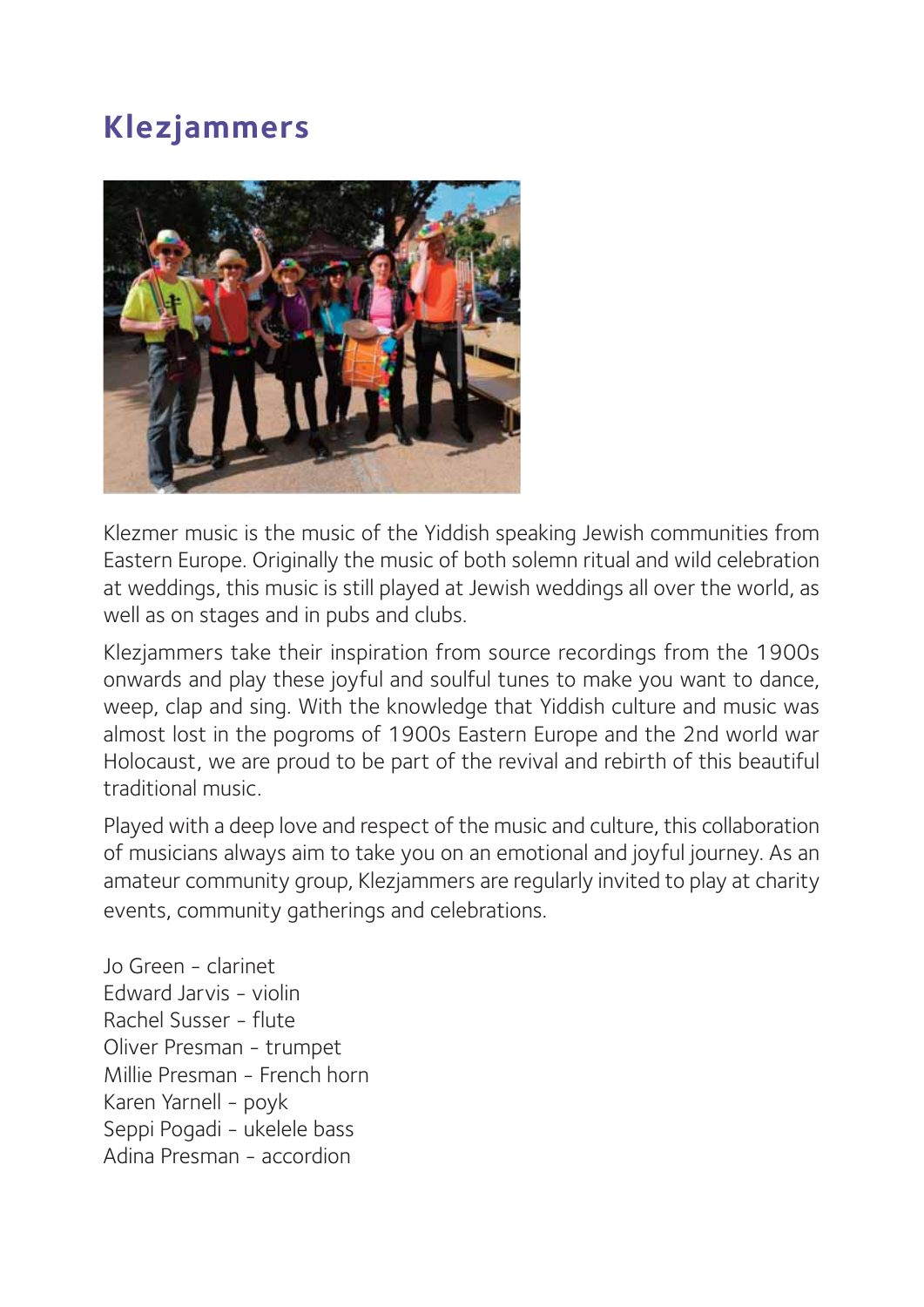### **Opening Oxford, 1871-**

In 1871 an act of parliament finally opened Oxford to all faiths and none. For centuries, the University had been closed to those who were not members of the established Church. The Universities Tests Act changed all that. It was an incomplete process, not least because women remained excluded. But the result was, in many ways, the beginning of the modern global university, with students and staff of diverse faiths, sexualities, genders, nationalities, and races. Here, we mark the 150th anniversary of that reform and consider the ways in which Oxford can open up still further.

For more information on our project, and future events, please visit https://openingoxford1871.web.ox.ac.uk/home